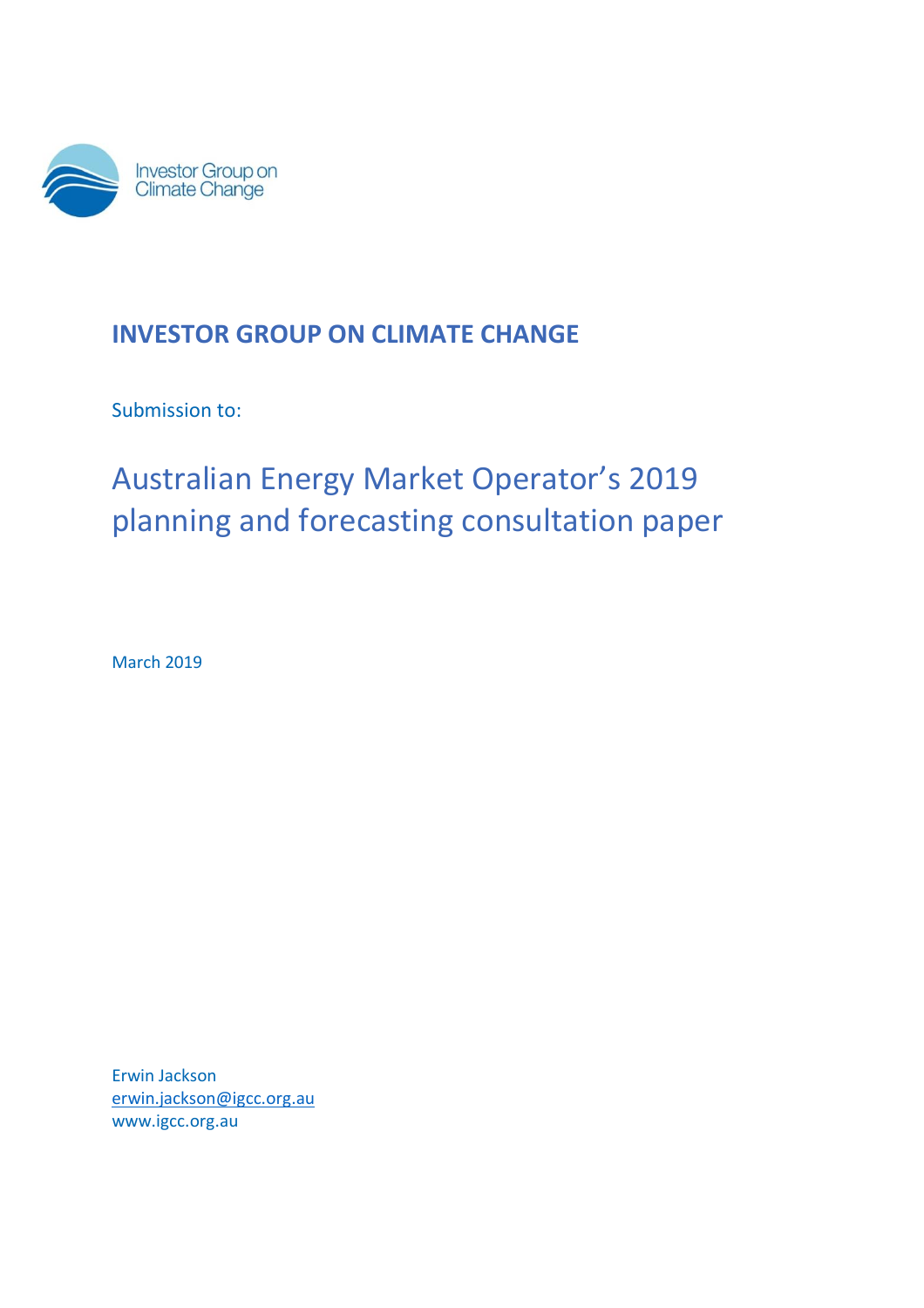### **KEY POINTS**

Investors are exposed to systemic, climate-related physical and transition risks. The implementation and evolution of the Integrated System Plan (ISP) has been a very welcome development. Done well, the ISP can support a managed transition of the electricity market towards the objectives of the Paris Agreement.

The currently proposed Neutral scenario and other central scenarios in the ISP are not aligned with the long-term objectives of the Paris Agreement. The current gap between the Neutral scenario and the objectives of the Paris Agreement increases investment risks, risks locking in path dependency towards high emissions and increases the risk that investments will be stranded as governments increase action through time.

IGCC recommends that the central or Neutral scenario be aligned with achieving the objectives of the Paris Agreement and achieving net zero emissions in the sector by 2050 at the latest. This scenario should also be stress tested against more rapid acceleration of action to reduce emissions in the future.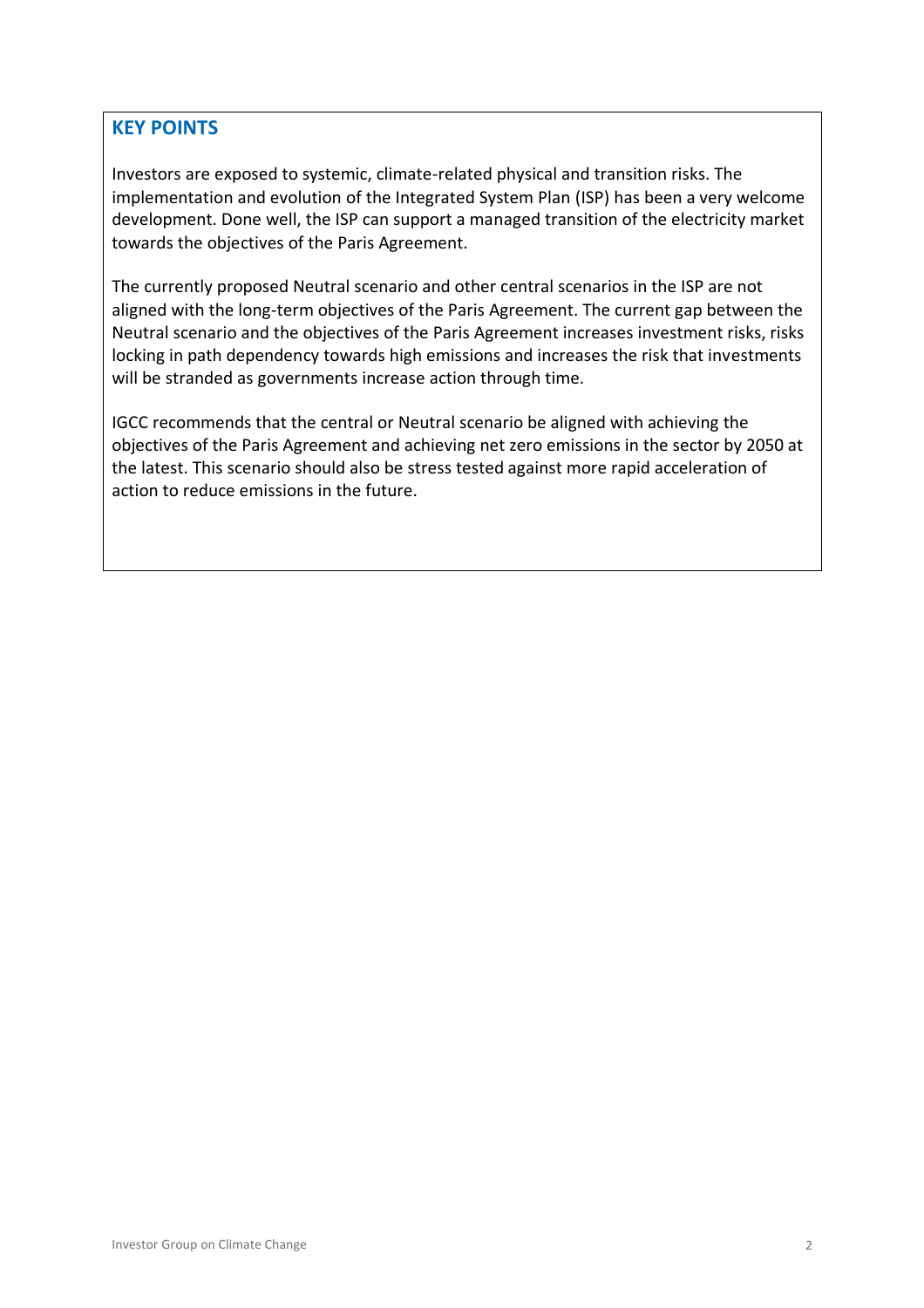### **1. Introduction and overview**

The Investor Group on Climate Change (IGCC) welcomes the opportunity to comment on the Australian Energy Market Operator's Integrated System Plan (ISP) *2019 Planning and Forecasting Consultation Paper*.

IGCC is a collaboration of Australian and New Zealand investors focused on the impact that climate change has on the financial value of investments. The IGCC represents institutional investors with total funds under management of over \$2 trillion, and others in the investment community interested in the impact of climate change. IGCC members engage over 7.5 million people in Australia and New Zealand.

#### Climate change is a systemic risk to the financial system

Investors are exposed to systemic, climate-related physical and transition risks.<sup>1</sup> These risks have been most recently articulated by Dr. Guy Debelle, Deputy Governor of the Reserve Bank of Australia<sup>2</sup> and have been anticipated by long-term institutional investors and financial system regulators for some time.

Fundamentally, long-term investors are concerned because climate change risks unprecedented impacts on the economy and financial system. For example, recent economic analysis suggests that, conservatively, warming of 2.5-3°C could reduce global economic output by 15 per cent to 25 per cent and more than 30 per cent for 4°C warming.<sup>3</sup> These economic impacts are material to the investment returns of long-term asset owners and superannuation holders. Meeting the objectives of the Paris Agreement, limiting global warming to 1.5°C and well below 2°C, would substantially reduce the financial damage caused by climate change and reduce the cost of climate change adaptation measures.

Other climate-related investment risks and opportunities come from the steps taken to reduce emissions. This includes regulatory shifts, technology disruption and changes in market demand for carbon intensive goods and services. This is particularly the case in the electricity sector because of the long-term nature of investments in the sector and its strategic importance in achieving net zero emissions across the economy.

Investors are long term owners and operators of many parts of Australia's electricity system. Anticipating and responding to the investment demands required to deliver long term sustainability of the system in a zero-carbon economy will be critical.

#### Investors are scaling up action to meet this challenge

Zero carbon climate resilient infrastructure will be a defining investment theme of the 21<sup>st</sup> century. For investors, finding and backing low carbon infrastructure projects that generate strong, stable and sustainable returns remains challenging, but is critical for tackling climate change. Developing the real-world solutions which unlock capital and embed zero carbon at the heart of investment decisions requires the financial and corporate sectors to step up ambition and act. It also requires action from governments and regulators as policy uncertainty remains a significant barrier to further investment activity.<sup>4</sup>

In this context, the implementation and evolution of the ISP has been a very welcome development. Done well, the ISP can support a managed transition of the electricity market towards the objectives of the Paris Agreement. Integrating high levels of renewable energy into the market, managing the accelerated closure of ageing coal fired generators, physical climate change risks, and the associated impacts for transmission infrastructure are all part of the same policy conversation and must be managed together.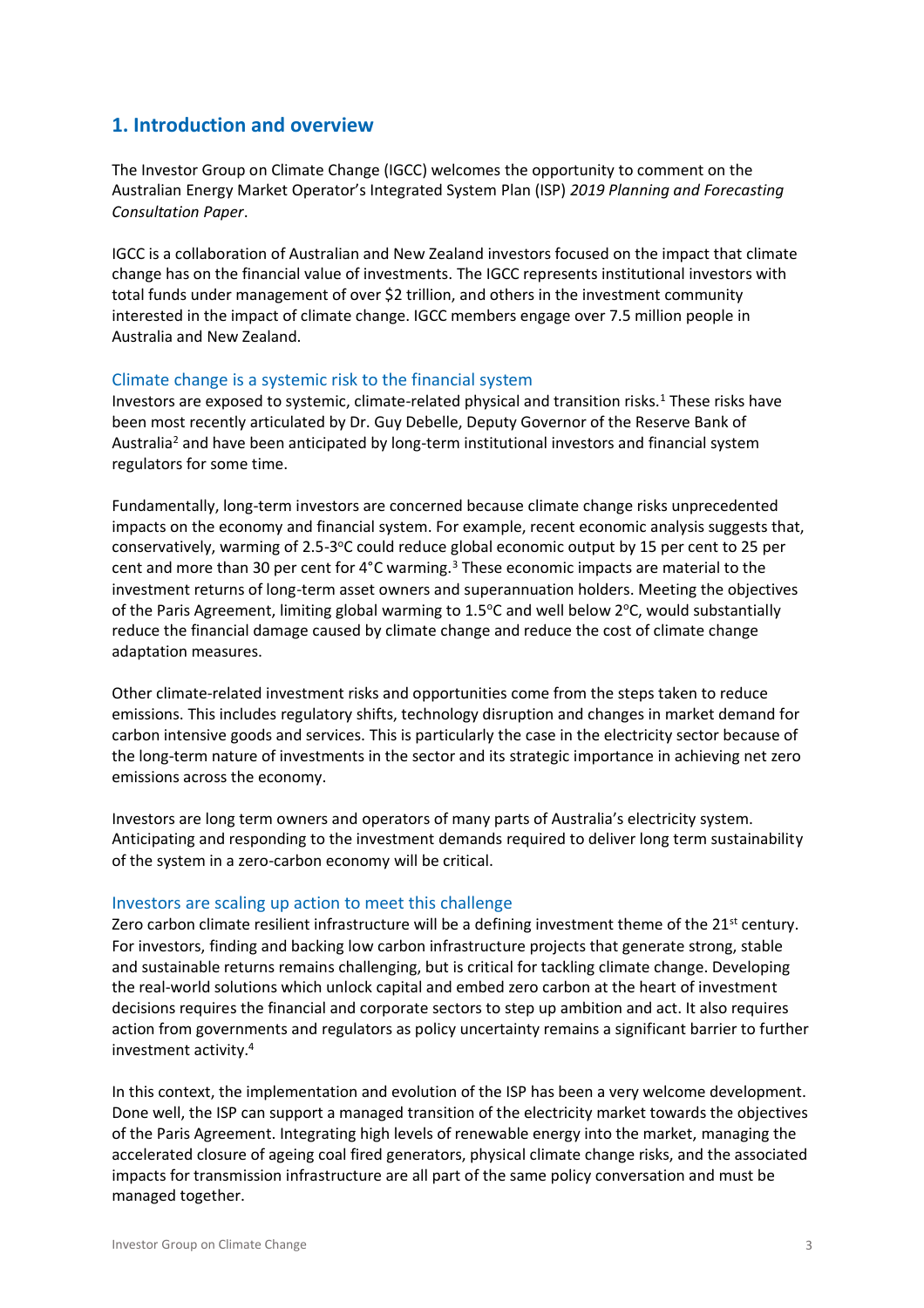In addition, as an independent and respected source of information on possible energy futures the ISP can play a critical role informing companies and financial actors on the forces shaping markets. In turn, this materially impacts expectations for future investment returns for energy infrastructure, and thus influences capital deployment by both companies and investors.

Finally, up to date and appropriate scenarios are important to institutional investors because they are increasingly seeking to use them to understand their own climate change risk exposure and to inform capital allocation decisions.

In light of this, in this submission, IGCC will focus on two key questions that AEMO seeks feedback on:

*Q2 Do you agree that the proposed scenarios outlined in this section provide plausible and internally consistent future worlds for use in network planning and forecasting publications? Do they provide sufficient stretch for forecasting and planning purposes?*

*Q3 What additional sensitivities should be explored in the 2019-20 ISP or 2019 ESOO, that could materially impact power system planning?*

# **Physical climate change risk**

While we do not address is specifically in this submission, IGCC strongly welcomes the development of robust tools to integrate the impacts of climate change into National Electricity Market planning. Investors have been examining the impacts of climate change on infrastructure for a number of years<sup>5</sup> and have been developing tools to manage the physical risks of climate change.<sup>6</sup> IGCC would welcome the opportunity to facilitate a discussion between AEMO and institutional investors to share knowledge and experience.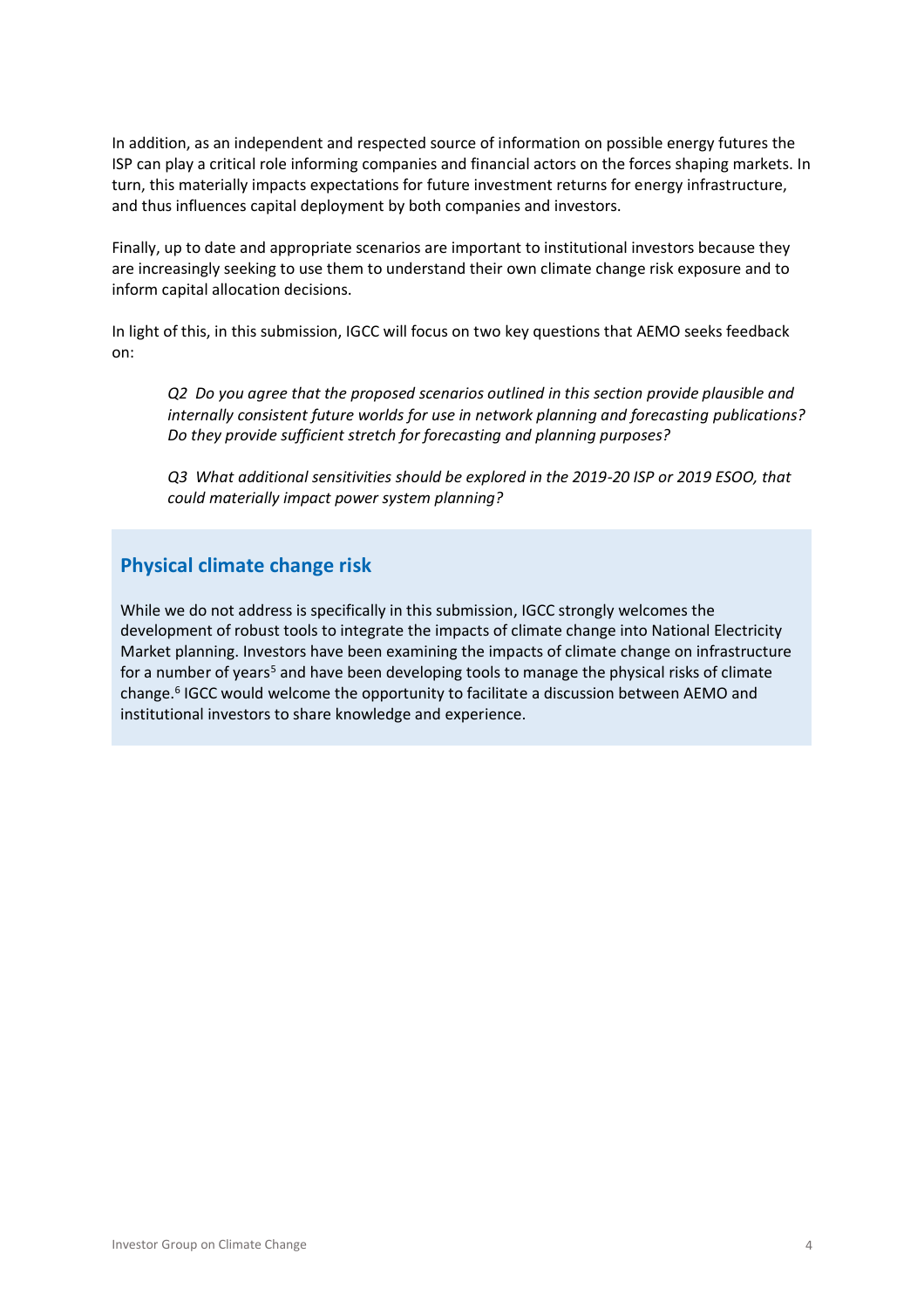# 3**. IGCC comments on specific consultation questions**

*Do you agree that the proposed scenarios outlined in this section provide plausible and internally consistent future worlds for use in network planning and forecasting publications? Do they provide sufficient stretch for forecasting and planning purposes?*

#### No.

**IGCC recommends that the central or Neutral scenario be aligned with achieving the objectives of the Paris Agreement and achieving net zero emissions in the sector by 2050 at the latest.** In this context, IGCC notes that all major National Electricity Market states have committed to achieving net zero emissions by 2050. The stress testing that the ISP process undertakes can then be undertaken around this more realistic and necessary policy scenario.

#### Removal of emissions reductions targets from policy scenarios

A core and fundamental challenge for energy policy is the integration of climate change and energy policy. The consultation document proposes that planning scenarios will not be constrained by emissions targets. This sends the wrong signal to investors on how climate change and energy policy will be integrated into electricity market planning the future.

There is very limited information in the document as to the rationale for removing emissions targets from the scenarios. As the paper articulates, the retirement of coal-fired generation and investment renewable energy will be the primary drivers of emissions reductions in the electricity sector. However, climate change policy and emissions targets will increasingly influence both of these factors through time if Australia is to meet its commitments under the Paris Agreement.

It is not credible to expect investors to act on the assumption that emission constraints will not be a major thematic impacting future investment returns for the energy sector.

#### The central scenario in the ISP should be aligned with the objectives of the Paris Agreement

Australia has ratified the Paris Agreement. The Paris Agreement is forged to be durable, long-term, and critically, to ratchet up action through time. For example, countries are expected to update their current 2030 targets by the end of 2020.

As outlined above, achieving the objectives of the Paris Agreement is in the financial interest of long-term investors and the broader community.

The foundation of the agreement is its long-term objectives. Governments recognise that global warming of even 2°C would lead to severe consequences. Action to reduce emissions should be anchored to the goals of limiting warming to  $1.5^{\circ}$ C and well below  $2^{\circ}$ C (both above pre-industrial levels). The agreement specifies that this requires achieving net zero emissions, and achieving should be in line with the objectives of the agreement and that the timing of achieving net zero emissions will happen "*in accordance with best available science*".<sup>7</sup> The latest and best science suggests this needs to occur not later than 2050.<sup>8</sup>

The currently proposed Neutral scenario in the ISP is not aligned with the long-term objectives of the Paris Agreement.<sup>9</sup> Investors take international agreements seriously and see long-term action to achieve net zero emissions a key factor influencing electricity sector investment. The current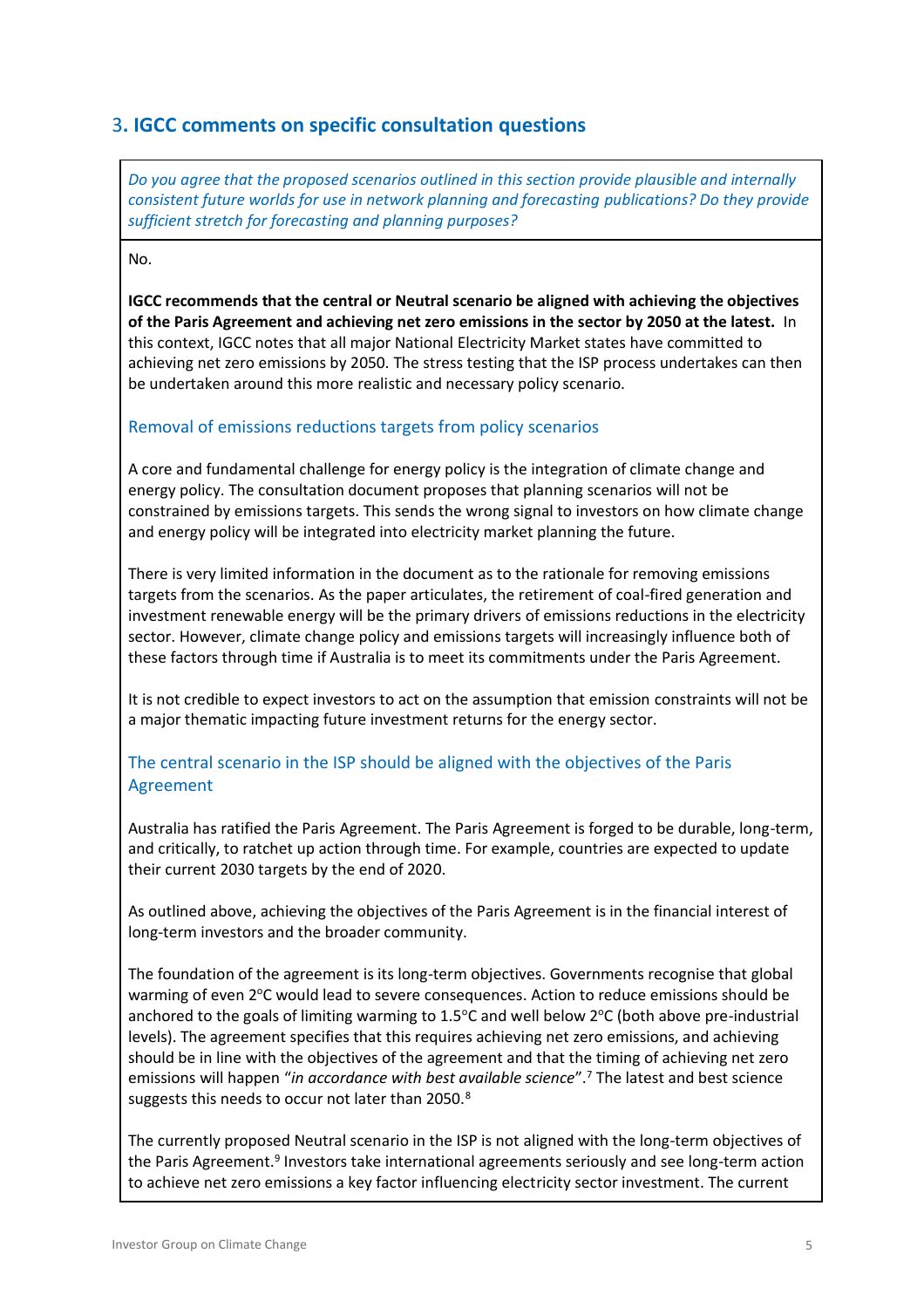gap between the Neutral scenario and the objectives of the Paris Agreement increases investment risks, risks locking in path dependency towards high emissions, and increases the risk that investments will be stranded as governments increase action through time or act abruptly with sharp policy interventions at a later stage.

By testing investment and lending portfolios against a scenario that falls short of the Paris Agreement's objectives, it will also give a false sense of confidence of the electricity systems robustness against future change or that the goals of emissions reductions, energy security and affordability can be met with limited change in investment practices.

*Figure 1: The credibility gap between the proposed Neutral scenario and the Paris Agreement objectives increases investment risks. This graph shows historic and projected emissions in the National Electricity Market. This is compared to emissions in the currently proposed Neutral scenario and this aligned with the objectives of the Paris Agreement.*



*What additional sensitivities should be explored in the 2019-20 ISP or 2019 ESOO, that could materially impact power system planning?*

**In addition to aligning the Neutral scenario around achieving net zero emissions, this scenario should be stress tested against the rapid acceleration of action to reduce emissions.** In the face of growing climate change impacts, public concern around climate change, rapid technology development and/or geopolitical responses to climate change there is a real scenario a future government will accelerate action to reduce emissions significantly (Figure 2). The current ISP scenarios do not capture this possibility and longer action is delayed to significantly reduce emissions the greater this risk becomes.

Testing scenarios against more rapid future action to reduce emissions would strengthen the robustness of analysis and give greater confidence that the full range of possible policy scenarios are being considered.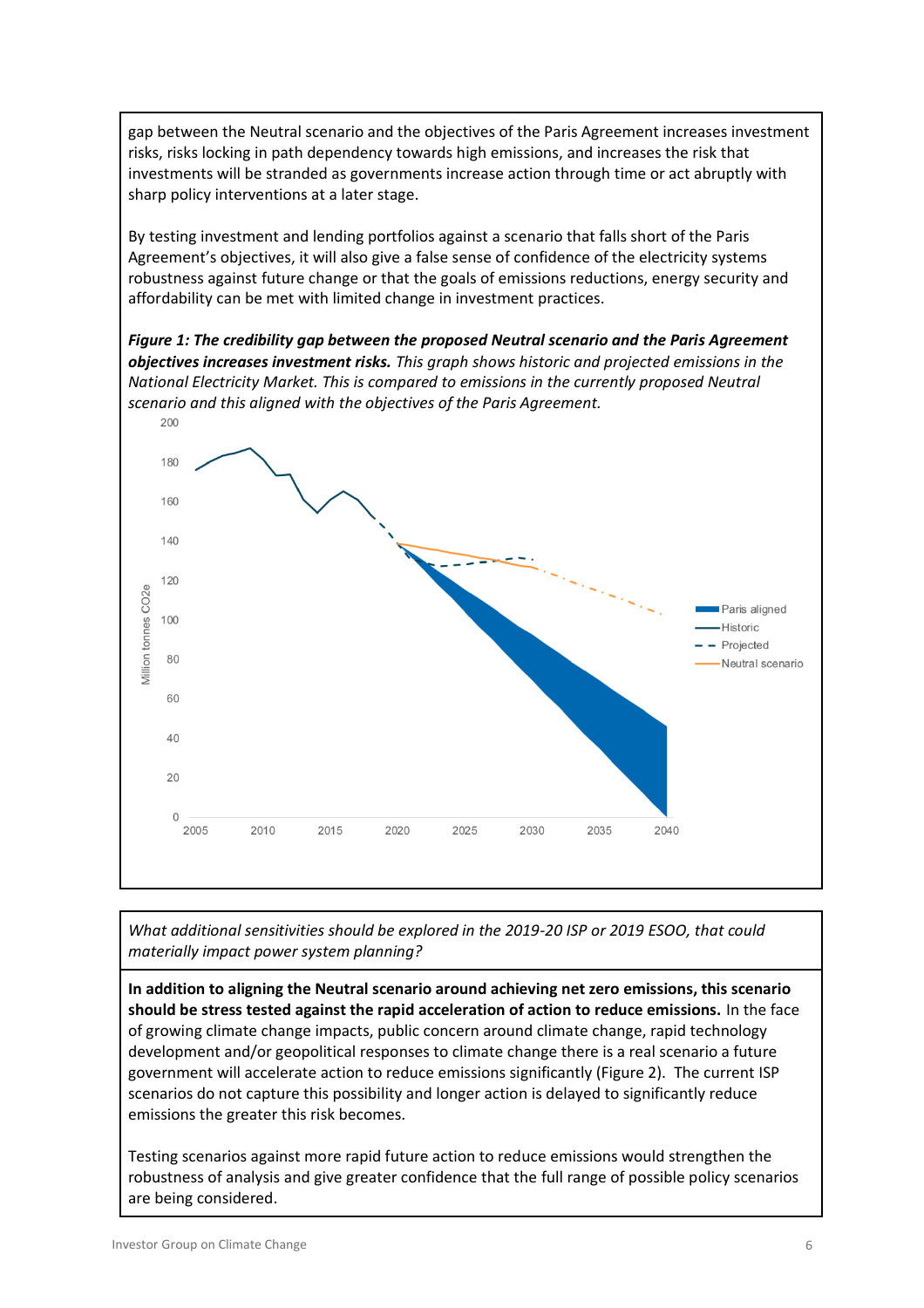

# 6. In conclusion

Long-term investors have a critical role in delivering this more prosperous future and are increasingly changing their investment practices to align with a net zero emissions economy.

A managed transition to net zero emissions and actions to build resilience to the impacts of climate change will reduce the cost of climate change and open up investment opportunities.

Up to date and appropriate scenarios are important to institutional investors because they are increasingly using them to understand their own climate change risk exposure and inform capital allocation decisions.

Investors will not allocate capital to assets where they do not feel they can accurately price the carbon risk associated with the investment. Lack of regulatory certainty around energy and climate policy has been a key driver in the investment strike Australia has seen in the energy sector in recent years, as investors adopt a 'wait and see' approach to the reconciliation of energy and climate policy and politics.

Resolving investment uncertainty is more than just implementing durable policy frameworks. Policy in the energy sector must close the gap between current emissions